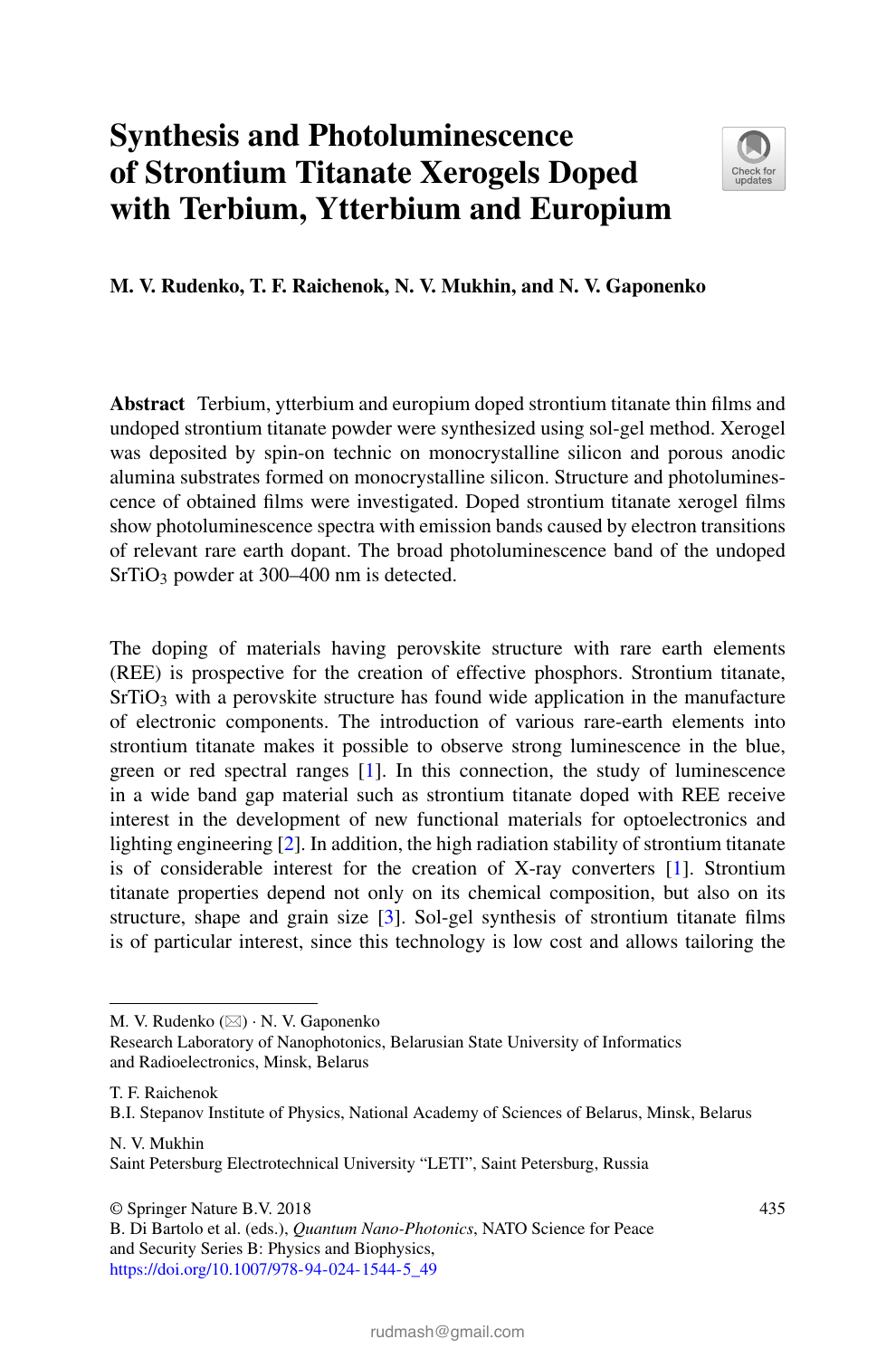

**Fig. 1** The excitation and luminescence spectra of the structures of SrTiO<sub>3</sub>:(Tb, Yb)/PAA/silicon and SrTiO<sub>3</sub>:Eu/silicon and SrTiO<sub>3</sub> powder

morphology of the host and variation concentration of the doping impurities. This occurs when individual template formatting has been modified. In this case, under no circumstances should the changes be saved to the document template.

The xerogels doped with REE (Tb, Yb, Eu) were synthesized on monocrystalline silicon and in porous anodic alumina (PAA) formed on silicon by sol-gel route from sols based on titanium isopropoxide, nitric acid salts of strontium and REE and ethylene glycol monomethyl ether. The use of highly ordered PAA as a carrier matrix for nanoclusters makes it possible to achieve anisotropy of the propagation of light within such a structure and provides an increase in the luminescence intensity due to anisotropic density of photonic states for the emission modes and multiply scattering of exciting light [4, 5]. The PL and PL excitation spectra of the obtained structures were detected by the spectrofluorometer CM2203. A high pressure xenon arc lamp 150 Watt was used as an excitation source. The PL spectra in Fig. 1a, contain the main peaks belonging to the trivalent terbium, corresponding to the transitions  ${}^5D_4 \rightarrow {}^7F_6$ ,  ${}^5D_4 \rightarrow {}^7F_5$ ,  ${}^5D_4 \rightarrow {}^7F_4$ ,  ${}^5D_4 \rightarrow {}^7F_3$  with the most intensive band at 545 nm. The ratios of the components were  $Sr:(Tb + Yb) = 2.5$ and  $Tb:Yb = 2:1$ . With a decrease in the excitation wavelength the luminescence intensity increases.

The excitation and PL spectra of  $SrTiO_3$ : Eu xerogel formed on monocrystalline silicon after annealing at 750 °C contain intensive PL peak at 618 nm corresponding to the transition  ${}^5D_0 \rightarrow {}^7F_2$  of the trivalent europium (Fig. 1b). Sequential deposition of the second layer promotes an increase in the luminescence intensity. The broad PL band of the undoped  $SrTiO<sub>3</sub>$  powder at 300–400 nm associated probably with oxygen vacancies  $[6]$  matches the SrTiO<sub>3</sub>:Eu excitation band (Fig.1b). One and two layered  $SrTiO<sub>3</sub>:Eu$  xerogel films with high porosity and about 350 and 510 nm thick respectively are shown in Fig. 2. The films are characterized with high porosity contrary to previously fabricated undoped  $SrTiO<sub>3</sub>$  xerogels synthesized using another solvents [7].